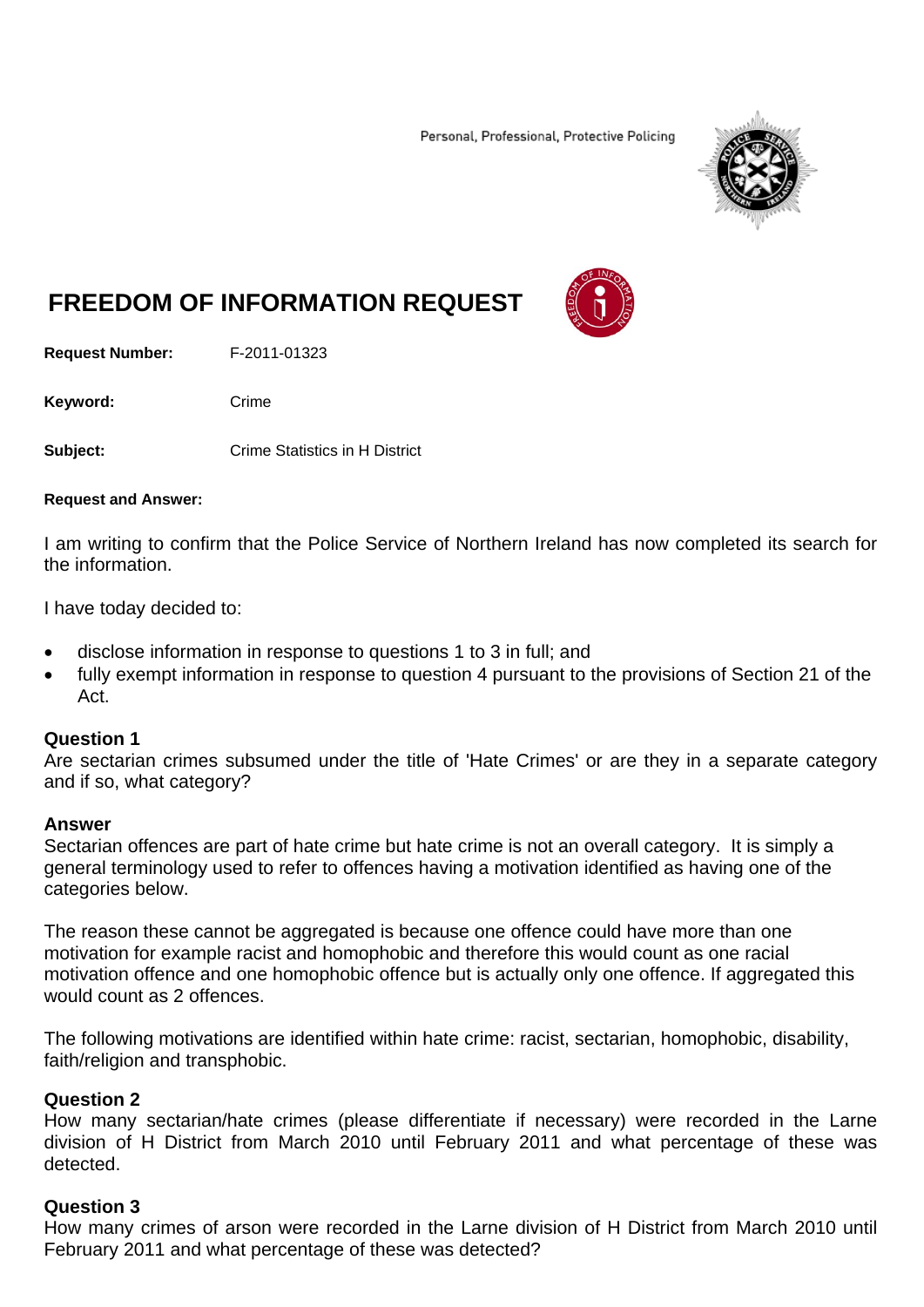### **Answer**

Please refer to the table below:

## Recorded and detected hate motivation and arson offences

Larne

1<sup>st</sup> March 2010 to 28<sup>th</sup> February 2011

| . .uww.now.com    |                 |                 |
|-------------------|-----------------|-----------------|
|                   | <b>Recorded</b> | <b>Detected</b> |
| <b>Disability</b> | 1               |                 |
| Homophobic        | 2               |                 |
| Racist            | 1               |                 |
| Faith/Religion    | O               |                 |
| Sectarian         | 35              |                 |
| Transphobic       | ი               |                 |

## **Hate Motivation**

**Arson** 

|       | <b>Recorded</b> | Detected |
|-------|-----------------|----------|
| Arson | 46              |          |

**Source: Central Statistics Unit, PSNI** 

### **Question 4**

How many complaints to the Police Ombudsman for Northern Ireland were made between March 2010 and February 2011 for:

i. The Larne division of H District ii. H District iii. All of Northern Ireland

### **Answer**

Section 17 of the Freedom of Information Act 2000 requires the Police Service of Northern Ireland, when refusing to provide such information (because the information is exempt) to provide you the applicant with a notice which:

- (a) states that fact,
- (b) specifies the exemption in question and
- (c) states (if not otherwise apparent) why the exemption applies.

The following exemption has been applied:

Section 21-Information Reasonably Accessible by Other Means

The information you request is made available within the Police Ombudsman For Northern Ireland website and can be accessed using the following link: